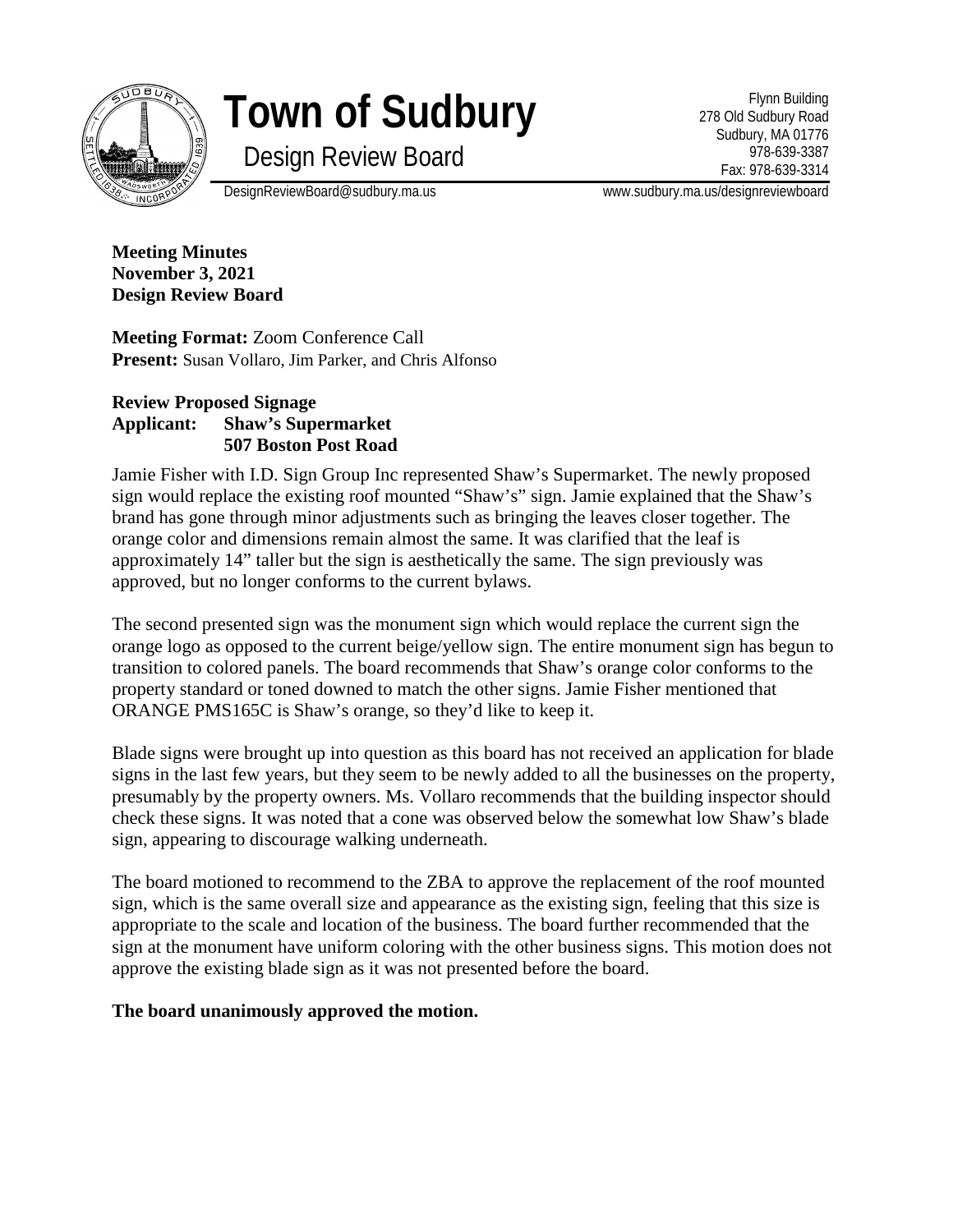**Meeting Minutes November 3, 2021 Design Review Board** Pg. 2 of 3

### **Review of Proposed Site Plan – Comments to the Planning Board Applicant: Town of Sudbury 15 & 40 Fairbank Road, Fairbank Community Center (Assessor's Maps F05-0005 and F06-0001**

The site plan application was presented by Joel Bargmann, Kyle Zick, and John Kucich.

The applicant informed the board that in this new plan, there will be fewer parking spots on the building side of Fairbank Road, with the assumption that visitors can utilize the existing large parking lot across the street. This will allow for less hardscape and more green spaces with better drainage. The senior center lot can accommodate senior citizen visitors, who may have mobility issues, so the intention is that seniors would not have to use the lot across the street. Ms. Vollaro indicated that as long as there is enough parking for seniors, she supports the idea of sharing spaces with the lot across the street. This is better for the environment and provides more green space for public outdoor activities.

Mr. Parker asked about sidewalks from the Haskell parking lot and if there would be a paved path from this parking lot. The applicant made it clear there would be sidewalks between the parking lot and the path to the community center entrances. Mr. Parker also mentioned that the intersection is quite congested and asked if it is being moved from its present location. Mr. Bargmann explained that the entrance will be moved, but not any further because it would be too close to the crosswalk if it was not where presented.

Ms. Vollaro asked if there would be lower landscape lighting along the pedestrian sidewalks. The applicant felt that the freestanding pole lights would be adequate.

The board inquired about proposed signage, and emphasized the importance of signage, to identify parking and entrances, especially since the two entrances are for different purposes. Signage at each building entry was also suggested so that the public can confirm that they are using the correct entrance. Ms. Vollaro also noted that the proposed freestanding sign in front of the building may not be visible as it is set back among several new trees. The applicant has not finalized a signage plan at this time and will consider the board's comments.

The location of the dumpsters was questioned. Mr. Parker noted that the dumpsters would be directly adjacent to the pedestrian walkway entering from Hudson Road. Ms. Vollaro also noted that the dumpsters would be directly in your sightline when you turn in using the senior citizens entrance and suggested rotating the dumpster location 90 degrees at that corner. The applicant would consider this, and also noted that the dumpsters would be surrounded by wood fencing.

The lighting for the basketball court was questioned about the impact on the housing located adjacent to the property line. The applicant informed the board that the plan currently does not